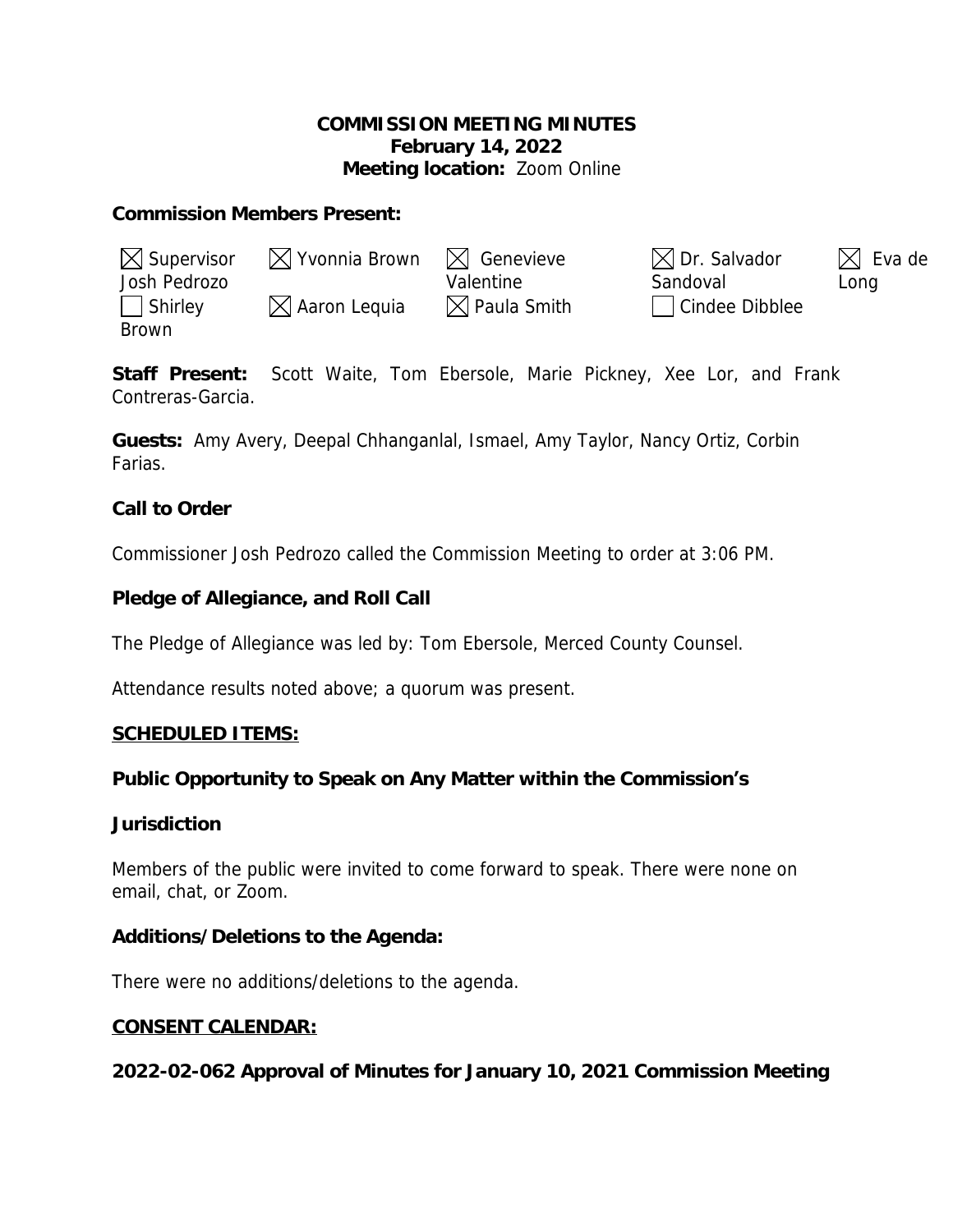# **2022-02-063 Approval of Expenditures through January 31, 2022**

# **2022-02-064 Re-Authorize Remote (Tele-Conference/Video-Conference) Meetings**

Commissioner Yvonnia Brown moved to approve Items #2022-02-062 through #2022- 01-064.

Motion seconded by: Commissioner Genevieve Valentine. The motion was unanimously passed with 7 in favor, 0 opposed.

## **REGULAR CALENDAR:**

# **Public Hearing**

# **2022-02-065 Public Hearing for FY 2021 First 5 Annual Report**

Scott Waite, First 5 Merced Executive Director, outlined the public hearing for FY 2021 First 5 Annual Report.

Public hearing opened at 3:13 PM.

Public hearing closed at 3:16 PM.

Pedrozo expressed his appreciation for multi-lingual books available to the community who otherwise may not speak English. He encourages the Commission read over the annual report because it provides information on what First 5 Merced is focused on. Pedrozo liked that the report shows objects and the measurable outcomes.

Pedrozo asked for questions and comments from the Commission. There were none.

Pedrozo asked for questions and comments from the public. There were none.

Commissioner Dr. Salvador Sandoval moved to approve Items #2022-02-065.

Motion seconded by: Commissioner Paula Smith. The motion was unanimously passed with 7 in favor, 0 opposed.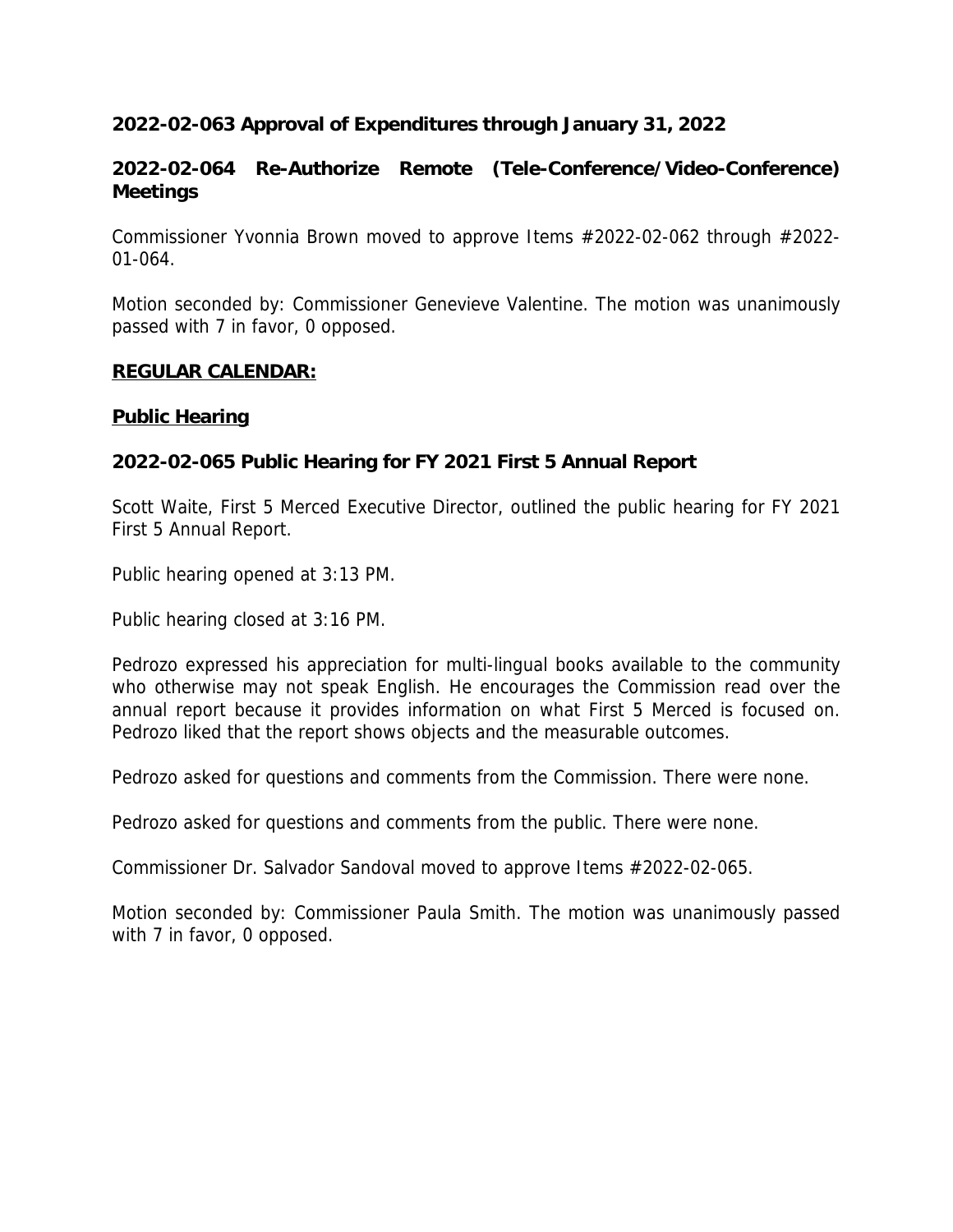# **Action Items**

# **2022-02-066 Merced County Library – No-Cost Contract Extension**

Waite went over the Merced County Library – No-Cost contract extension.

Pedrozo asked for questions and comments from the Commission. There were none.

Pedrozo asked for questions and comments from the public. There were none.

Commissioner Eva de Long moved to approve Items #2022-02-066.

Motion seconded by: Commissioner Genevieve Valentine. The motion was unanimously passed with 7 in favor, 0 opposed.

## **2022-02-067 Week of the Young Child 2022**

Waite outlined the increase of the funding for the Week of the Young Child 2022 event in Merced County.

Pedrozo asked for questions and comments from the Commission.

Commissioner Eva de Long commented that since prices for beef and poultry have risen, she is not surprised that prices for other things have also increased. De Long agrees with the increase in the budget for Week of the Young Child (WOTYC) 2022.

Pedrozo agrees with the increase of the budget for WOTYC 2022. Pedrozo would also like the Commission to work with their connections to help support the event and offset some of the expenses.

Commissioner Dr. Salvador Sandoval asked where the events in Merced and Los Banos will be held.

Waite replied that the events will be held at Applegate Park in Merced and Pacheco Park in Los Banos.

Pedrozo asked for questions and comments from the public. There were none.

Commissioner Eva de Long moved to approve Items #2022-02-067.

Motion seconded by: Commissioner Dr. Salvador Sandoval. The motion was unanimously passed with 7 in favor, 0 opposed.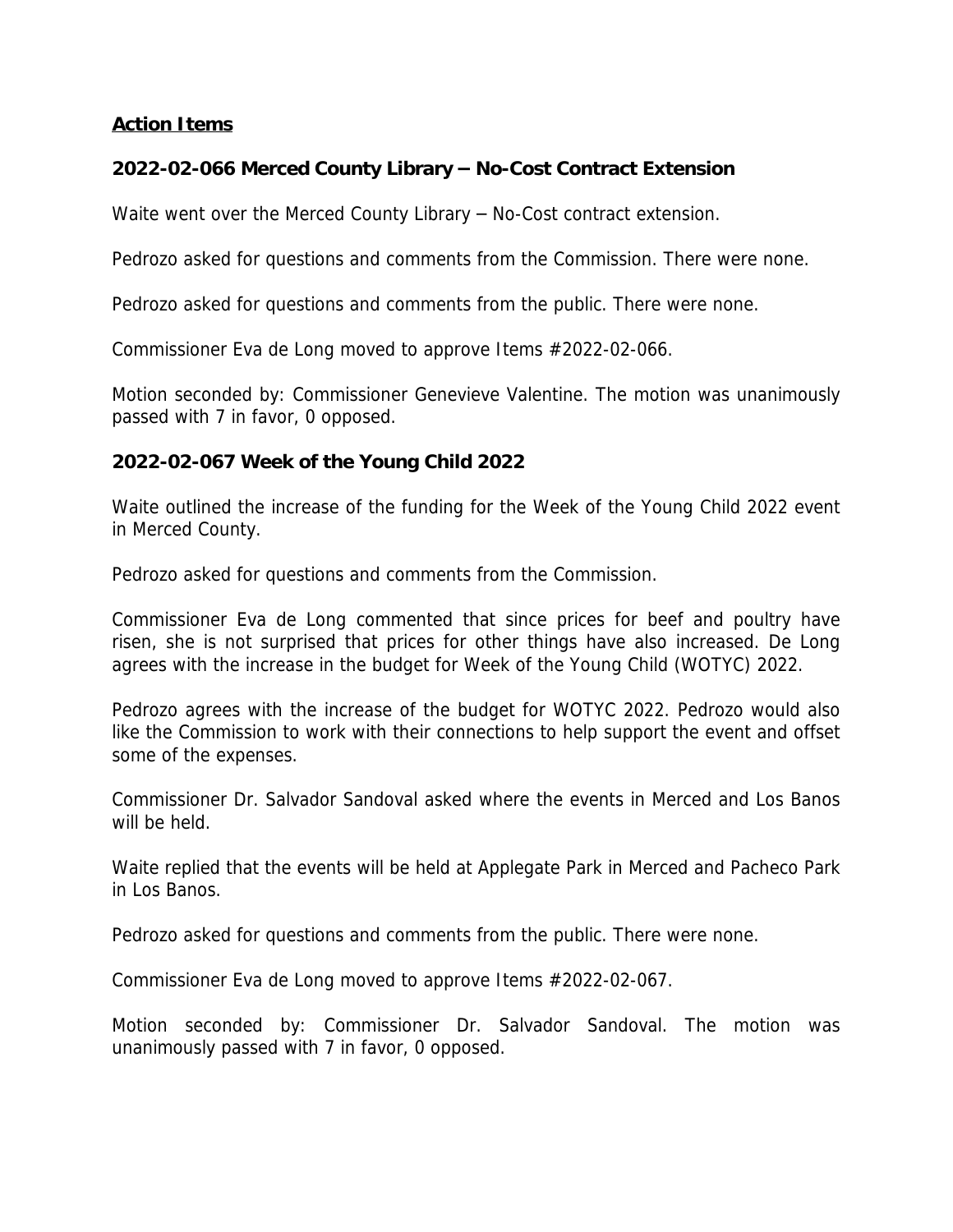# **2022-02-068 First 5 Merced County Evaluation Plan - Update**

Waite went over the updates to the First 5 Merced County Evaluation Plan.

Pedrozo asked for questions and comments from the Commission. There were none.

Pedrozo asked for questions and comments from the public. There were none.

Commissioner Yvonnia Brown moved to approve Items #2022-02-068.

Motion seconded by: Commissioner Dr. Salvador Sandoval. The motion was unanimously passed with 7 in favor, 0 opposed.

#### **Informational Agenda Items:**

#### **Staff Report: February 2022**

Waite highlighted the February 2022 Staff Report.

Pedrozo inquired about advertising The Dolly Parton Imagination Library on Community Communication through Radio Merced.

Waite responded that First 5 Merced has advertised through Community Communication before to promote Hands on Heroes so he will connect with Radio Merced to possibly advertise The Dolly Parton Imagination Library.

## **Commissioners Report**

Dr. Sandoval reported that BHRS will be addressing Merced school superintendents around stress for youth in schools during the pandemic.

Dr. Sandoval reported that there will be an update on the mask recommendation. The change occurring after February 15, 2022 is that vaccinated individuals will not have to wear masks indoors, but masks are still strongly recommended for crowded places due to the highly contagious variance. Masking is still required in health care facilities. The state mask recommendations have gone back to the pre-December 15<sup>th</sup> recommendations. Dr. Sandoval also reported that hospitals are improving in their number of hospitalizations, ICU admitting, and deaths.

Commissioner Eva de Long reported that she is a volunteer for Valley Onward which is a pediatric vaccination clinic in Merced County. She will be conducting educational activities with the children (Kindergarten to 6<sup>th</sup> grade) while they are waiting for their 15 minutes after the vaccine shot. She will be working with Livingston Community Health and other health organizations in the county and covering Delhi, South Dos